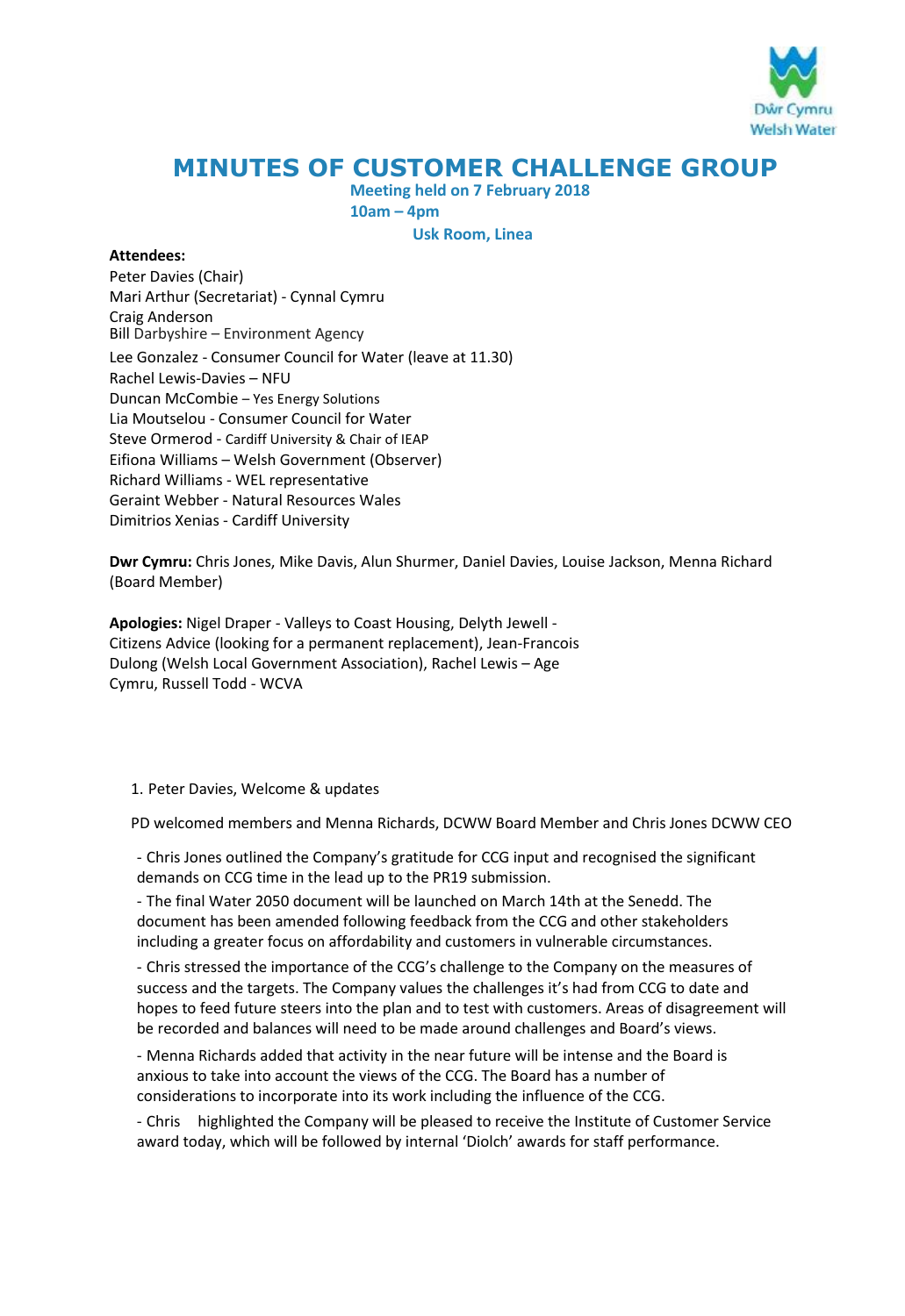2. Peter Davies – updates on progress

- A response from Chris Jones to last year's papers from DCWW Board discussions will be circulated post meeting. **Action CCG members to provide comment on the response before next meeting.** 

- Trello will be used as a platform to record challenges and actions going forward. It will record points raised that are connected to the strategic framework and will be used by the Company and the CCG.

- Peter thanked Duncan McCombie for attending the ICS Water Service event on behalf of CCG (report to be published on Trello). CJ & AS said no surprises from the conference, digital featured highly for some companies but DCWW's priorities stay around poorly served, social tariffs and vulnerability

- Peter thanked Dimitiros Xenias for attending the CCG Chairs meeting on behalf of CCG in his absence. Papers from the meeting will be placed on Trello.

Dimitirios' report on the customer research process will be circulated to CCG post meeting for comment before being submitted to the company. **Action - CCG members to comment in advance of next meeting.** 

- Peter will be joining Ofwat meeting with DCWW next week for an overview of the customer engagement process. **Action - Documents prepared for the meeting will be shared with CCG.** 

#### 3. Ofwat Final Methodology (Paper 1)

The final Ofwat methodology was published in December, with little significant change especially in relation to the function of the CCG. Daniel Davies & Louise Jackson explained how Ofwat will assess and evaluate the final submission.DD & LJ shared the confidential report prepared for the Board with CCG: 'Key PR19 issues for DCWW' Prepared for DCWW by KPMG (17 January, 2018)

The CCG raised points in respect to

- The importance of the economic and social context that DCWW operate within with high levels of deprivation

- The cost of capital being lower than expected - impact on lower bills and return on value – so important for CCG to understand the impact on future Bills and investment

- The importance of transparency in ensuring customers understand how their bill is constructed

- The need to be focused on the role of the CCG and to avoid drift into areas in the methodology beyond the CCG remit. The final aide memoire from Ofwat on role of CCG is due to be provided by Ofwat – **Action to be circulated to CCG once received**

# - **Action – points raised by CCG to be included in follow up letter setting out areas of concern**

#### 4. **Measures of Success Update (Paper 2)**

Daniel Davies presented the paper which had been discussed with the Board the previous week. The paper builds on the MoS discussion held at the the November CCG meeting, noting some changes have been made from the CCG Challenge and Board input. An updated list of 43 measures is set out in the paper, with 3 categories – Ofwat required measures; Customer priority measures and Measures related to resilience of the business.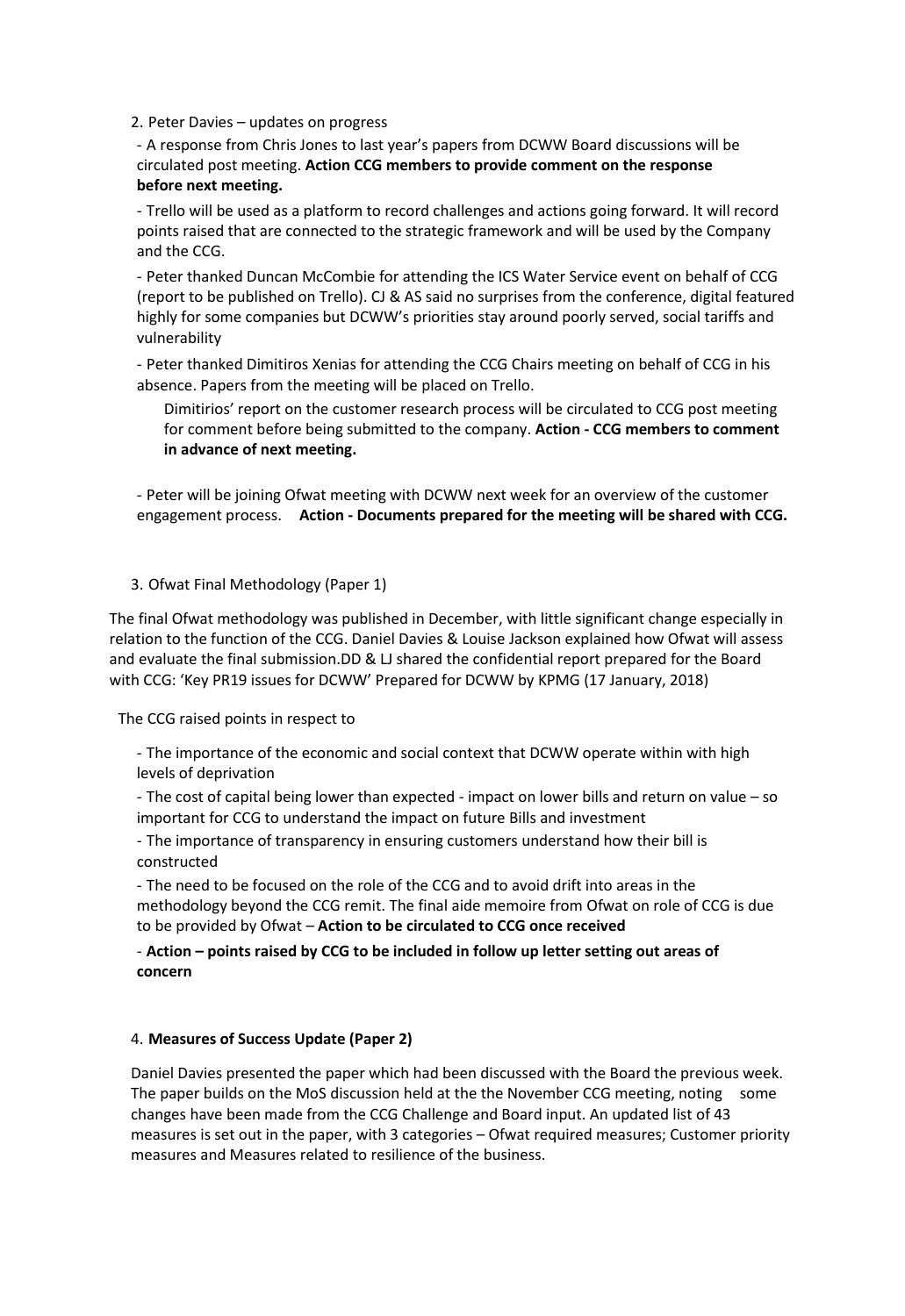Key points raised by the CCG :

- The challenge of managing effectively 43 measures of success

- The need to be very aware of potential for overlap and duplication in the measures

- The importance of ensuring that each measure was fully understandable for customers and could be communicated effectively

- The issue of prioritising across the 43 measures – not all can have equal value – and the need to ensure that there was a simple process by which customers understood progress against their priority measures

- The importance of looking across the sector and beyond the sector in identifying effective measures of success

- Specific point was raised in respect of impact of terrorism on security of supply measures

- The inclusion of measures related to the use of the Welsh Language was welcomed

- The CCG highlighted the degree to which high level measures of success gave an indication of impact and the importance of the CCG understanding the deeper assessment of impact that needs to underpin high level measures eg in relation to numbers of people going through the education programme

- The CCG specifically highlighted the need to map the measures of success against the indicators of wellbeing included in the Wellbeing of Future Generations Act. The Water 2050 long term plan has been developed in the context of these goals so the 5 year plan also needs to be assessed against its contribution.

- The nature of the environmental measures of success were highlighted in relation to contribution to tackling climate change and in environmental improvements. The work of WWF was referenced by the CCG

### 5. **Measures of Success Target Setting** (Paper 3)

The measures of success discussion then considered the target setting process in light of Ofwat guidance that "CCGs will challenge companies on their approaches to setting performance commitments including how well they reflect customers' views and how stretching they are."

This will be a key focus for the CCG and the follow up to the meeting. The initial discussion at CCG emphasised:

- Recognition that there was need to focus on key measures and targets that reflected customer priorities

- However it was also stressed that customer trust as also dependent on transparency as to how the company operated as a business e.g. as an employer, purchaser of services as failure against customer expectations in these areas undermined trust

- The nature of the balance on the scale of investment needed to support worse served customers and the wider customer view on the validity of such investment

- The importance of the strategy for supporting customers in vulnerable circumstances. This strategy will be considered at the next DCWW Board and then to CCG for comment

- The question of how the company is aiming for exceptional performance and the importance of stretching targets in areas which are a priority for customers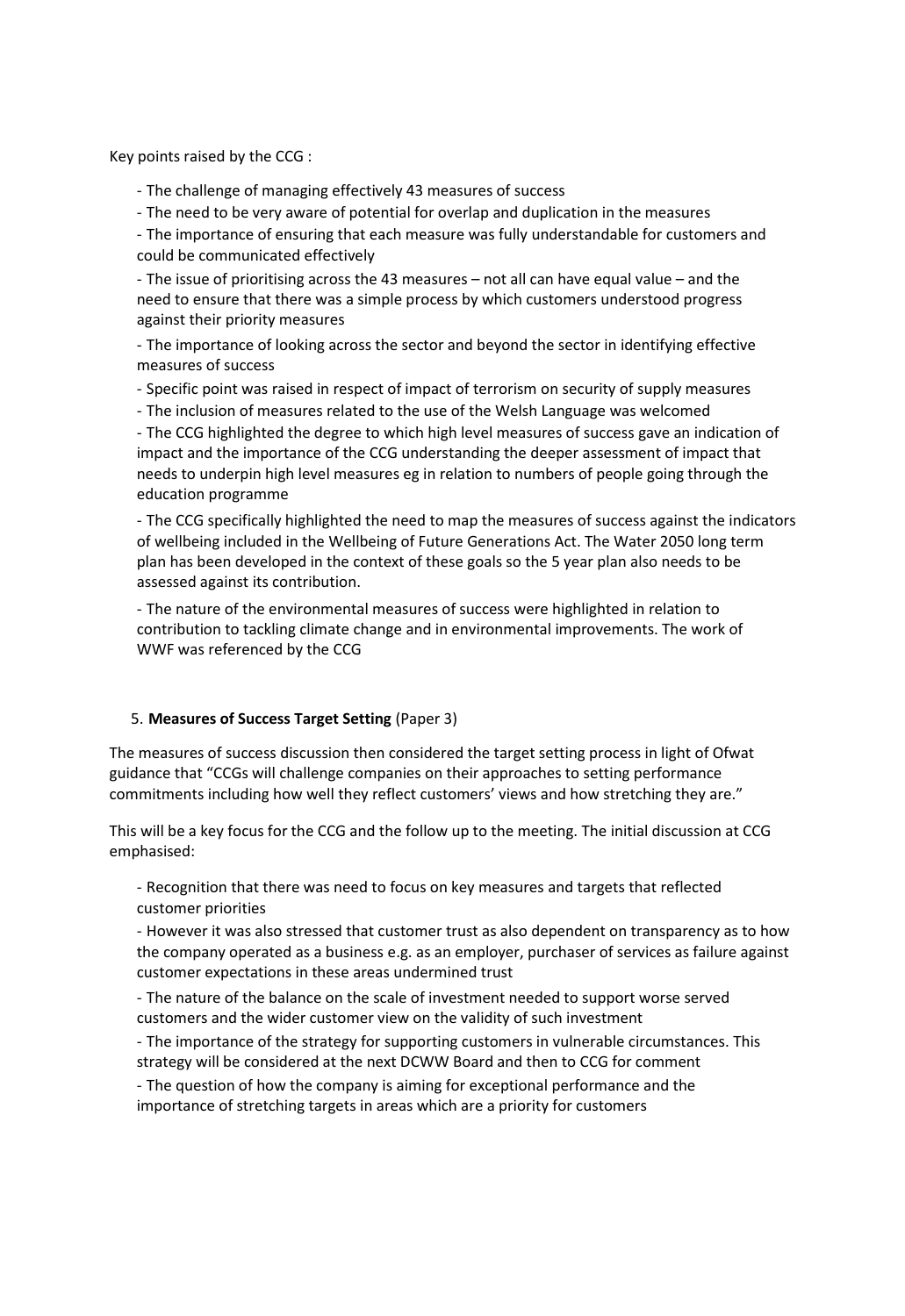Eifiona Williams (Welsh Government) provided an overview of their perspective on the process, stressing that the Environment Minister wanted alignment with the WFG and Environment Acts. The Welsh Govt's expectations are set out in their strategic guidance provided to Ofwat.

### **Actions for items (4) and (5)**

- **Dedicated day session on MoS and targets to be fixed (March 21st)**
- **CCG led engagement with wider stakeholders on the vulnerable customer strategy presented to Board, measures and targets regarding customers in vulnerable circumstances .**

- **CCG to work with Independent Environmental Advisory Group on environment measures and targets** 

- **CCG Non household customer focus group to be set up with FSB,**
- **Future customer engagement with youth board**
- **PD to write to company on points raised in the discussion**

# **6. Research and future meetings**

Alun Shurmer updated on status of phase 2 and plans for phase 3 of the research programme

- Social tariffs & feedback (qual & quant c 600 people) being undertaken by Accent with report to board in May focused on the level of support for cross subsidy. Draft framework will be provided to CCG chair for comment - timescales will require a very short turnaround **Action – social tariff research to be circulated for CCG comment**

Phase 3 in the customer engagement plan will be the testing of the overall acceptability of business plan. A key question is whether the company offers options for customers in the business plan. This is being considered by the Board and important for CCG views to be considered.

The CCG agreed that the key issue was the credibility of offering options which provided a meaningful choice. The process needed to provide credible and meaningful options. **Action- CCG to be engaged in decision making process on process for testing final plan**

### **7. Water Resources Management Plan 2019** Ian Brown

The Plan aims to ensure we have enough water resource to deal with driest times over next 30 years and the investment needed to balance water resource needed. Ian presented the key elements of the plan including options to address specific areas of potential deficit zones.

Key points raised by the CCG

- Importance of catchment management approaches and nature based solutions
- The need to effectively engage with land managers and reward contribution to improving water management
- Engagement with planning authorities on future development plans
- Critical role of demand management solutions both in general but also in relation to the areas in deficit